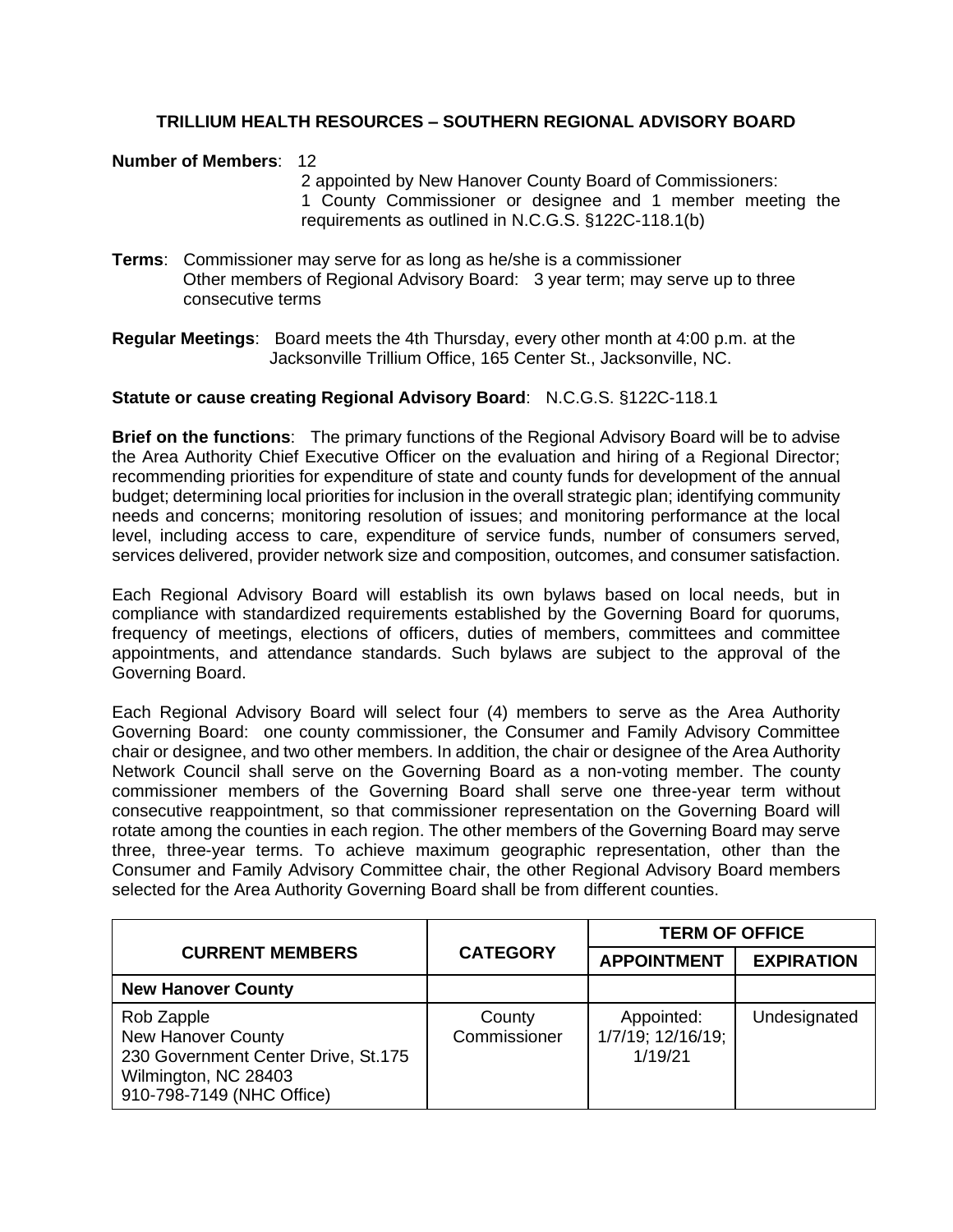# **TRILLIUM HEALTH RESOURCES – SOUTHERN REGIONAL ADVISORY BOARD (CONT.)**

| <b>CURRENT MEMBERS</b>                                                                   | <b>CATEGORY</b>                                         | <b>TERM OF OFFICE</b> |                   |
|------------------------------------------------------------------------------------------|---------------------------------------------------------|-----------------------|-------------------|
|                                                                                          |                                                         | <b>APPOINTMENT</b>    | <b>EXPIRATION</b> |
| Kathy Webb<br>2001 S Live Oak Parkway<br>Wilmington, NC 28403<br>910-279-0587 (H)        | Category:<br><b>Public Member</b>                       | First 6/22/21         | 6/30/24           |
| <b>Brunswick County</b>                                                                  |                                                         |                       |                   |
| Pat Sykes<br>30 Government Center Dr. NE<br>Bolivia, NC 28422<br>910-253-2390            | County<br>Commissioner                                  |                       | Undesignated      |
| David Stanley<br>25 Courthouse Dr., Building A<br>Bolivia, NC 28422<br>910-253-2250      | Category:<br>Health & Human<br><b>Services Director</b> |                       | Undesignated      |
| <b>Carteret County</b>                                                                   |                                                         |                       |                   |
| <b>TBD</b>                                                                               | County<br>Commissioner                                  |                       | Undesignated      |
| Lea Wolf<br>308 Steamship Lane<br>Newport, NC 28570<br>252-723-1977 (C) 252-808-6591 (O) | Category:<br>Healthcare<br><b>Expertise</b>             | 7/1/15                | Undesignated      |
| <b>Columbus County</b>                                                                   |                                                         |                       |                   |
| <b>James Prevatte</b><br>111 Washington St.<br>Whiteville, NC 28472<br>910-640-6630      | County<br>Commissioner                                  |                       | Undesignated      |
| <b>TBD</b>                                                                               | Category:<br><b>Social Services</b><br><b>Expertise</b> |                       |                   |
| <b>Jones County</b>                                                                      |                                                         |                       |                   |
| Charlie Dunn, Jr.<br>418 Hwy 57 N, Unit A<br>Trenton, NC 28585<br>252-448-7571           | County<br>Commissioner                                  |                       | Undesignated      |
| <b>TBD</b>                                                                               | Category:<br><b>Social Services</b><br><b>Expertise</b> |                       |                   |